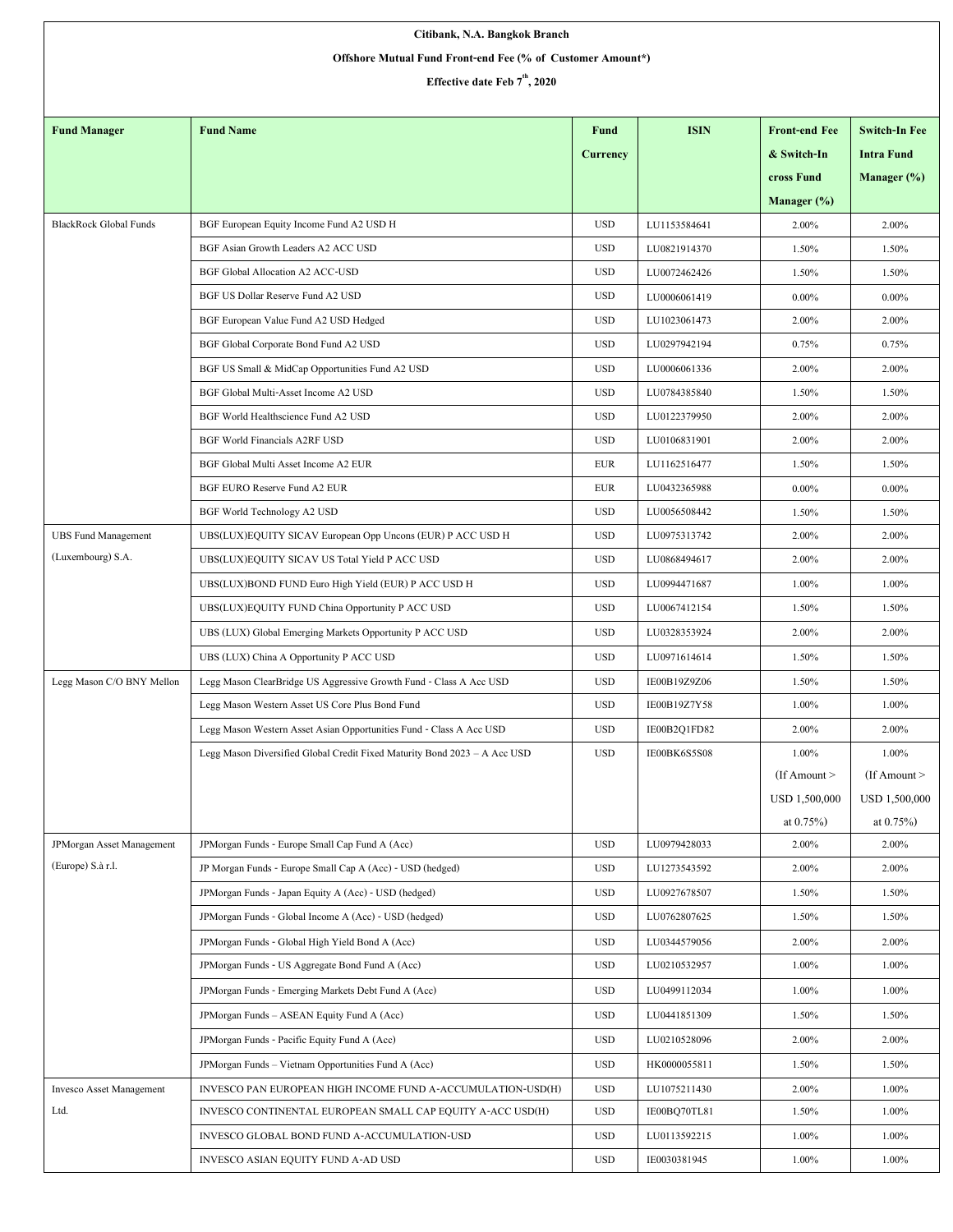|                               | INVESCO GLOBAL LEISURE FUND A - ACCUMULATION - USD                         | <b>USD</b>   | LU0052864419 | 1.25%                       | 1.00%                       |
|-------------------------------|----------------------------------------------------------------------------|--------------|--------------|-----------------------------|-----------------------------|
|                               | INVESCO CONTINENTAL EUROPEAN SMALL CAP EQUITY FUND A EUR AD                | <b>EUR</b>   | IE00BWV0GH19 | 1.50%                       | 1.00%                       |
|                               | <b>SHARE – EUR</b>                                                         |              |              |                             |                             |
| PIMCO Global Advisors         | PIMCO GIS Income Fund - Class E Acc USD                                    | <b>USD</b>   | IE00B7KFL990 | 1.00%                       | 1.00%                       |
| (Ireland) Limited             | PIMCO GIS Global Bond Fund - Class E Acc USD                               | <b>USD</b>   | IE00B11XZ210 | 0.75%                       | 0.75%                       |
|                               | PIMCO GIS Global High Yield - Class E Acc USD                              | <b>USD</b>   | IE00B1D7YM41 | 1.50%                       | 1.00%                       |
|                               | PIMCO GIS Diversified Income Fund - Class E Acc USD                        | <b>USD</b>   | IE00B1D7YK27 | 1.50%                       | 1.00%                       |
| AllianceBernstein             | AB Emerging Markets Multi Asset Portfolio - Class A USD                    | <b>USD</b>   | LU0633140560 | 2.00%                       | 2.00%                       |
| (Luxembourg) S.à r.l.         | AB Low Volatility Equity Portfolio USD - Class A USD                       | <b>USD</b>   | LU0861579265 | 1.50%                       | 1.50%                       |
|                               | AB American Income Portfolio - Class A2 USD                                | <b>USD</b>   | LU0095030564 | 1.00%                       | 1.00%                       |
|                               | AB Global High Yield Portfolio - Class A2 USD                              | <b>USD</b>   | LU0102830865 | 2.00%                       | 2.00%                       |
|                               | AB SICAV I - Low Volatility Equity Portfolio A EUR H Acc                   | <b>EUR</b>   | LU0861579778 | 1.50%                       | 1.50%                       |
|                               | AB European Equity Portfolio A USD H                                       | <b>USD</b>   | LU1035777561 | 2.00%                       | 2.00%                       |
|                               | AB European Equity Portfolio A EUR                                         | <b>EUR</b>   | LU0124675678 | 2.00%                       | 2.00%                       |
|                               | AB Mortgage Income Portfolio A2 USD                                        | <b>USD</b>   | LU1021288185 | 1.00%                       | 1.00%                       |
|                               | AB American Growth Portfolio A USD                                         | <b>USD</b>   | LU0079474960 | 1.50%                       | 1.50%                       |
|                               | AB Low Volatility Total Return Equity Portfolio A USD                      | <b>USD</b>   | LU1934455194 | 1.00%                       | 1.00%                       |
| Schroder Investment           | Schroder ISF US Small & Mid-Cap Equity                                     | <b>USD</b>   | LU0205193047 | 1.50%                       | 1.00%                       |
| Management (Singapore)        | Schroder ISF Japanese Opportunities Fund                                   | <b>USD</b>   | LU0943300680 | 1.50%                       | 1.00%                       |
| Limited                       | Schroder ISF Asian Equity Yield                                            | <b>USD</b>   | LU0188438112 | 2.00%                       | 1.00%                       |
|                               | Schroder Asian Income USD (Hedged) Acc                                     | <b>USD</b>   | SG9999016844 | 1.50%                       | 1.00%                       |
|                               | Schroder Global Target Return A Acc USD                                    | <b>USD</b>   | LU1516354237 | 1.00%                       | 1.00%                       |
|                               | Schroder SSF Fixed Maturity Bond 2023 A Acc USD                            | <b>USD</b>   | LU1947548258 | 1.00%                       | 1.00%                       |
|                               | Schroder ISF Global Credit Income                                          | <b>USD</b>   | LU1737068558 | 0.75%                       | 0.75%                       |
|                               | Schroder SSF Fixed Maturity Bond VI A Acc USD                              | <b>USD</b>   | LU2097434778 | 1.00%                       | 1.00%                       |
|                               |                                                                            |              |              | $($ If Amount $>$           | $($ If Amount $>$           |
|                               | Schroder SSF Fixed Maturity Bond VI A Dist USD                             | <b>USD</b>   | LU2097434851 | USD 1,500,000<br>at $0.75%$ | USD 1,500,000<br>at $0.75%$ |
| Franklin Templeton Investment | Franklin NextStep Stable Growth Fund                                       | <b>USD</b>   | LU1350350259 | 1.50%                       | 1.00%                       |
| (Asia) Ltd                    | Franklin NextStep Balance Growth Fund                                      | <b>USD</b>   | LU1350350846 | 1.50%                       | 1.00%                       |
|                               | Franklin NextStep Dynamic Growth Fund                                      | $_{\rm USD}$ | LU1350351653 | 1.50%                       | 1.00%                       |
|                               | Templeton Emerging Markets Smaller Companies Fund                          | <b>USD</b>   | LU0300738514 | 2.00%                       | 1.00%                       |
|                               | Franklin Technology Fund                                                   | <b>USD</b>   | LU0109392836 | 2.00%                       | 1.00%                       |
| Allianz Global Investors Asia | Allianz Global Artificial Intelligence AT USD                              | <b>USD</b>   | LU1548497426 | 2.00%                       | 2.00%                       |
| Pacific Limited               | Allianz Dynamic Asian High Yield Bond AT USD                               | <b>USD</b>   | LU1543697327 | 1.00%                       | 1.00%                       |
|                               | Allianz Income and Growth AT USD                                           | <b>USD</b>   | LU0689472784 | 1.00%                       | 1.00%                       |
|                               | Allianz Income and Growth AT EUR H                                         | <b>EUR</b>   | LU1070113664 | 1.00%                       | 1.00%                       |
|                               | Allianz Thematica AT USD                                                   | <b>USD</b>   | LU1917777945 | 1.50%                       | 1.50%                       |
| <b>Fidelity International</b> | Fidelity Funds - Asian High Yield Fund A Acc USD                           | <b>USD</b>   | LU0286668453 | 1.00%                       | 1.00%                       |
|                               | Fidelity Funds - China High Yield Fund A Acc USD                           | <b>USD</b>   | LU1313547462 | 1.00%                       | 1.00%                       |
|                               | Fidelity Funds - Emerging Markets Fund A Acc USD                           | <b>USD</b>   | LU0261950470 | 2.00%                       | 1.00%                       |
|                               | Fidelity Funds - Global Dividend Fund A Acc USD                            | <b>USD</b>   | LU0772969993 | 1.50%                       | 1.00%                       |
|                               | Fidelity Funds - Global Technology Fund A Acc USD                          | <b>USD</b>   | LU1046421795 | 1.00%                       | 1.00%                       |
| Aberdeen Standard Investment  | Aberdeen Standard SICAV I - Global Bond Fixed Maturity 2023 Fund A Acc USD | <b>USD</b>   | LU2004512799 | 1.00%                       | $1.00\%$                    |
| Luxembourg S.A.               |                                                                            |              |              | $($ If Amount $>$           | $($ If Amount $>$           |
|                               |                                                                            |              |              | USD 1,500,000               | USD 1,500,000               |
|                               |                                                                            |              |              | at $0.75%$                  | at $0.75%$                  |